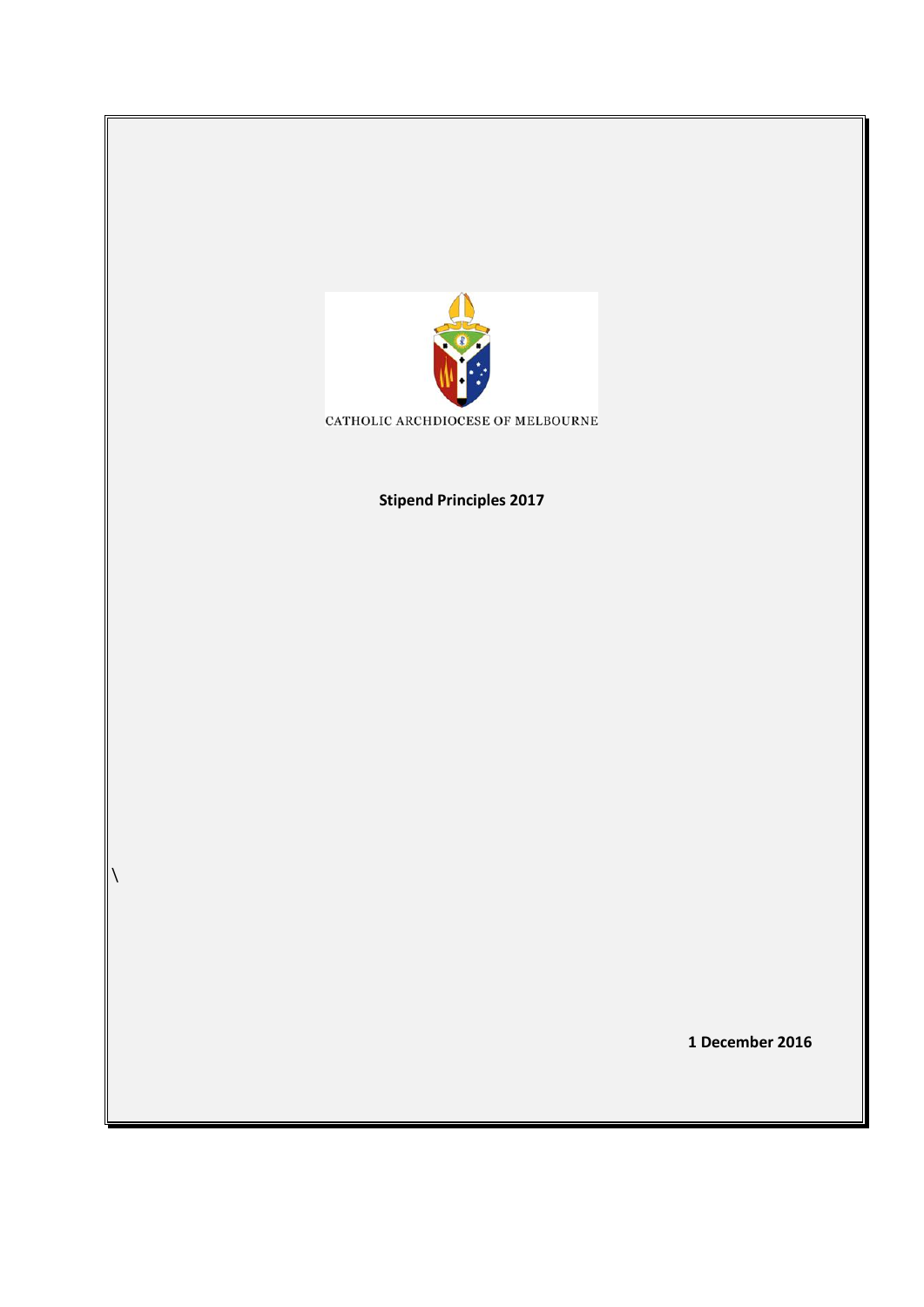## **Purpose**

To promulgate the stipends principles applicable to the Province of Melbourne for 2017 as approved by the Bishops of the Province and the Victorian Leaders of Religious Institutes.

The Bishops have approved these principles, with the right for further negotiation for those in parish ministry in view of the impossibility of many parishes to meet the recommendations.

## **Principles**

The Standing Committee on Religious Stipends has considered recommendations in respect of the level of stipends applicable from 1 January 2017 and makes the following recommendations.

- a. That from 1 January 2017, the stipend payment shall be \$53,999 pa, being 85% of the mid-point of the Melbourne Archdiocesan recommended rate of pay for a lay Pastoral Associate Grade 1 as adjusted for 2017.
- b. The 10% allowance to Religious Primary School Principals shall remain unchanged.
- c. Pro rata payments shall be based on the full recommended stipend.
- d. Where a fully maintained vehicle with usage for other purposes is provided, the paying entity shall be free to negotiate a discount of the stipend payment.
- e. Parties shall be free to negotiate reduced rates when financial circumstances do not allow the payment of a full stipend. Two thirds of the full stipend (\$35,999 pa) shall be the minimum starting point for such negotiations.